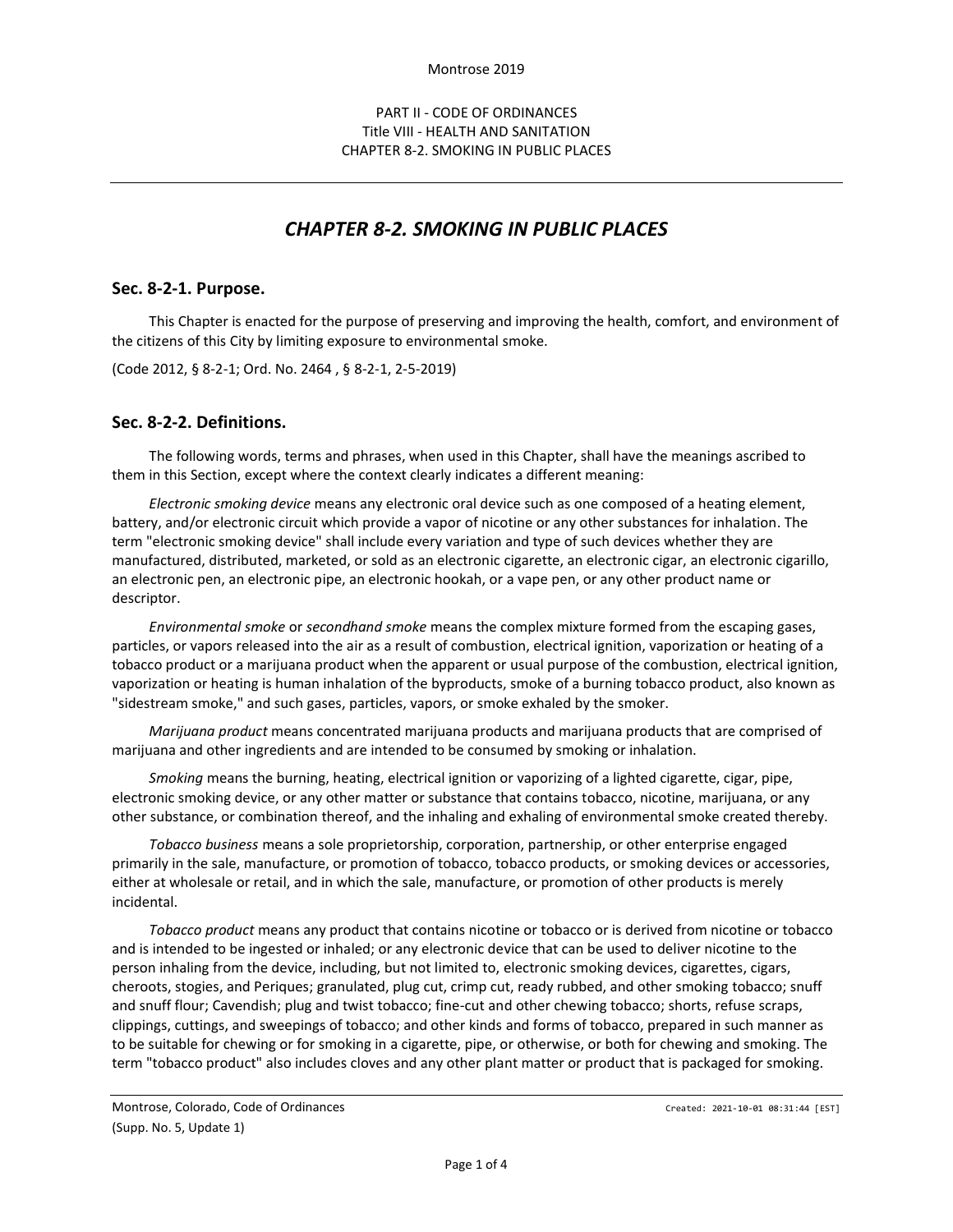(Code 2012, § 8-2-1; Ord. No. 2464 , § 8-2-2, 2-5-2019)

#### **Sec. 8-2-3. General smoking restrictions.**

- (A) *Indoor Areas.* Except as provided in Section 8-2-4, and in order to reduce the levels of exposure to environmental smoke, smoking shall not be permitted and no person shall smoke in any indoor area, including, but not limited to:
	- (1) Public places;
	- (2) Elevators;
	- (3) Government owned or operated means of mass transportation, including, but not limited to, buses, vans, and trains;
	- (4) Taxicabs and limousines;
	- (5) Grocery stores;
	- (6) Gymnasiums;
	- (7) Jury waiting and deliberation rooms;
	- (8) Courtrooms;
	- (9) Child day care facilities;
	- (10) Health care facilities including hospitals, health care clinics, doctor offices, and other health care related facilities;
	- (11) Any place of employment that is not exempted. In the case of employers who own facilities otherwise exempted from this Chapter, each such employer shall provide a smoke-free work area for each employee requesting not to have to breathe environmental tobacco smoke. Every employee shall have a right to work in an area free of environmental tobacco smoke;
	- (12) Food service establishments;
	- (13) Bars;
	- (14) Indoor sports arenas;
	- (15) Restrooms, lobbies, hallways, and other common areas in public and private buildings, condominiums, and other multiple-unit residential facilities;
	- (16) Restrooms, lobbies, hallways, and other common areas in hotels and motels, and in at least 75 percent of the sleeping quarters within a hotel or motel that are rented to guests;
	- (17) Bowling alleys;
	- (18) Billiard or pool halls;
	- (19) Facilities in which games of chance are conducted;
	- (20) The common areas of retirement facilities, publicly-owned housing facilities, and, nursing homes, but not including any resident's private residential quarters or areas of assisted living;
	- (21) Public buildings;
	- (22) Auditoria;
	- (23) Theaters;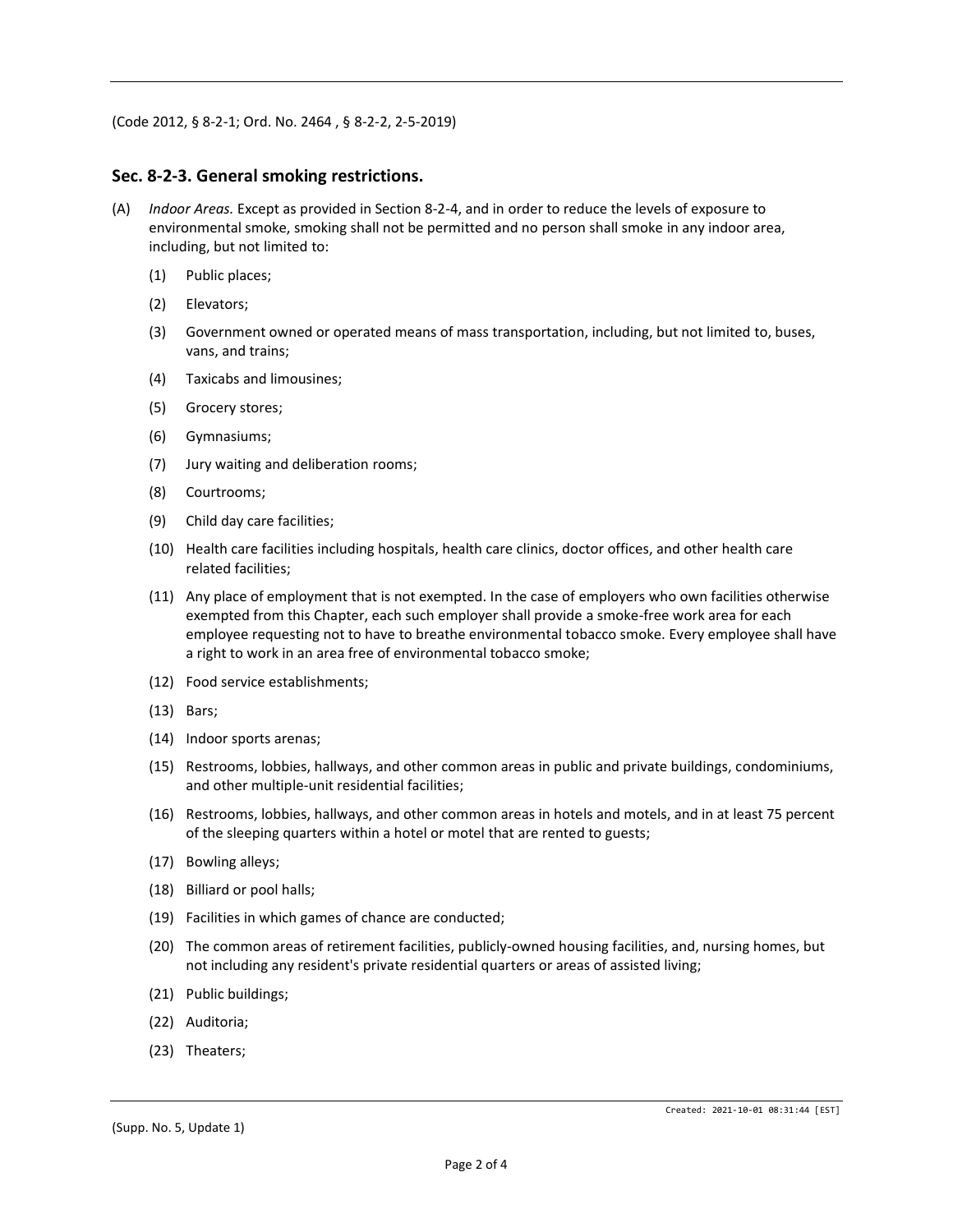- (24) Museums;
- (25) Libraries;
- (26) Public and nonpublic schools; and
- (27) Other educational and vocational institutions.
- (B) *Outdoor Areas.* Except as provided in Section 8-2-4, and in order to reduce the levels of exposure to environmental smoke, the smoking of tobacco products shall not be permitted and no person shall smoke tobacco in the following outdoor areas:
	- (1) The entryways of all buildings and facilities listed in Subsection (A) of this Section.
	- (2) The following facilities in City-owned outdoor parks:
		- (a) Playgrounds, swimming pools, skate parks, athletic fields, picnic shelters, tennis courts and similar locations; and
		- (b) Outdoor locations where people congregate to partake in City events or outdoor musical concerts.
	- (3) Transit stops, including bus stops, with or without benches and/or shelters.
- (C) *Violation Not Permitted.* Nothing herein shall be deemed to permit the smoking of marijuana that is conducted openly and publicly or in a manner that endangers others or otherwise violates state law.

(Code 2012, § 8-2-3; Ord. No. 2464 , § 8-2-3, 2-5-2019)

## **Sec. 8-2-4. Exceptions to smoking restrictions.**

- (A) The prohibitions set forth in Section 8-2-3 shall not apply to smoking tobacco products in:
	- (1) Private homes, private residences, and private automobiles; except that this Chapter shall apply if any such home, residence, or vehicle is being used for childcare or day care or if a private vehicle is being used for the public transportation of children or as part of health care or day care transportation;
	- (2) Limousines under private hire;
	- (3) A hotel or motel room rented to one or more guests if the total percentage of such hotel or motel rooms in such hotel or motel does not exceed 25 percent;
	- (4) Any retail tobacco business; provided, however, that no person under 18 years of age shall be allowed on the premises. No retail tobacco business may be located in a liquor-licensed premises;
	- (5) A cigar-tobacco bar as provided herein;
	- (6) The outdoor area of any business, including the patios of liquor-licensed establishments and business establishments where food or beverages are served;
	- (7) A place of employment that is not open to the public and that is under the control of an employer that employs three or fewer employees;
	- (8) A private, nonresidential building on a farm or ranch, as defined in C.R.S. § 39-1-102, that has an annual gross income of less than \$500,000.00; or
	- (9) (a) The areas of assisted living facilities:
		- (i) That are designated for smoking for residents;
		- (ii) That are fully enclosed and ventilated; and